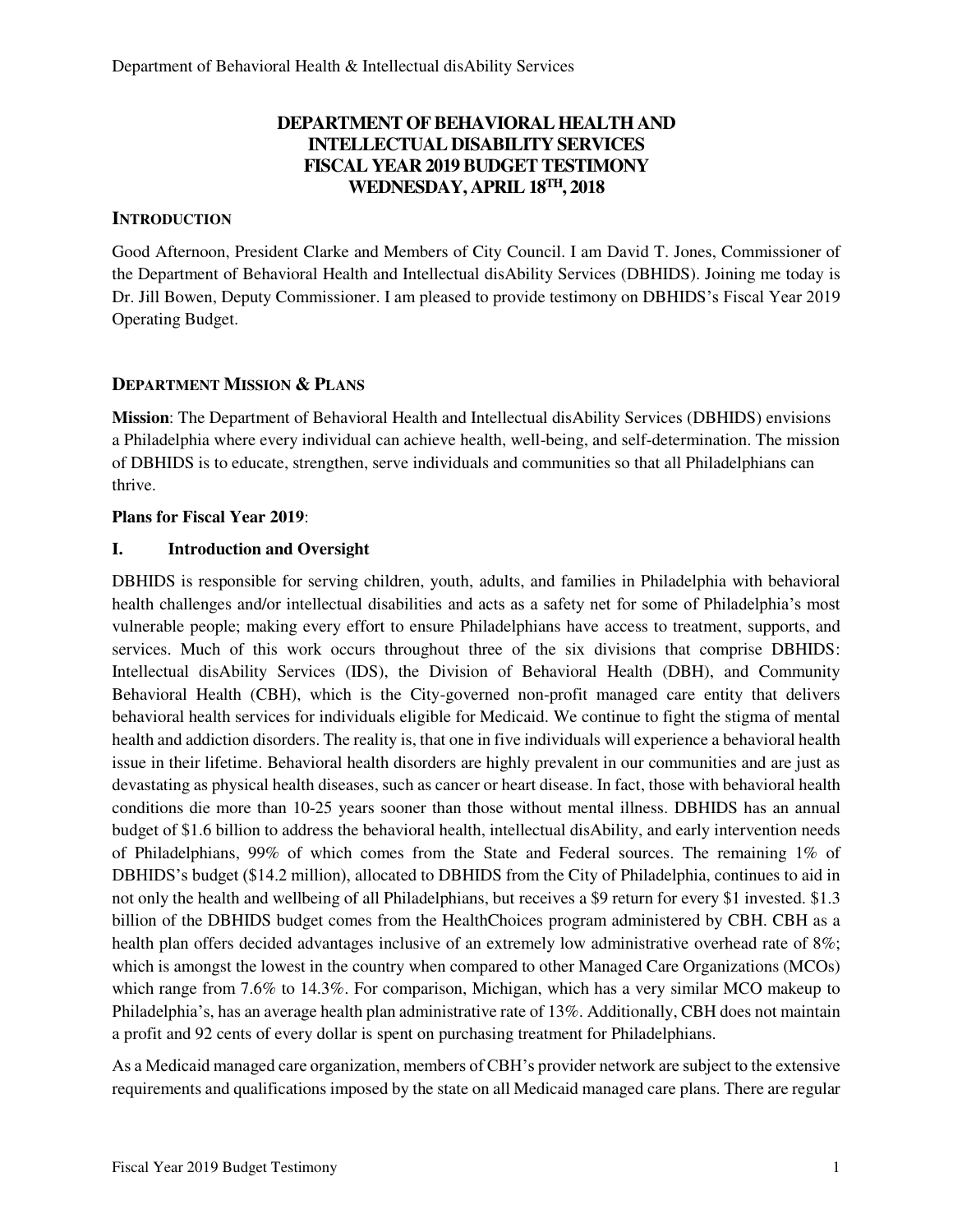state and independent audits conducted for fiscal and service delivery and adherence to federal and state Medicaid rules. In addition, oversight and monitoring of the DBHIDS and CBH provider network includes quality, compliance, a consumer satisfaction team, along with network improvement and accountability collaborative oversight.

## **II. Opioid Epidemic and Treatment Opportunities**

It has become ever more apparent that addressing the opioid epidemic that plagues Philadelphia will require creativity and ingenuity. Over the past year, DBHIDS has continued to work towards addressing this crisis, with the inclusion of the implementation of resulting recommendations from the Mayor's Task Force to Combat the Opioid Epidemic. These efforts resulted in a stronger focus on harm reduction, which includes strategies to minimize negative consequences of adverse actions to provide consistent and long-term engagement with individuals experiencing addiction; the implementation of a warm hand-off program to facilitate connections between services, aid in the fluidity during transition and support efforts to minimize the likelihood of loss to follow-up; increasing recovery housing and treatment options, which includes the increase of Medication Assisted Treatment (or MAT); and increasing training and distribution of Naloxone, the overdose reversal antidote, to providers, community members, and other City Departments. In the coming year, DBHIDS, in collaboration with other City Departments, is encouraging the creation of a Comprehensive User Engagement Site (CUES), in an active effort to decrease the number of people dying from an opioid overdose, which are estimated to reach 1,200 deaths for 2017. Efforts to increase Treatment on Demand (or TOD) are also being put in place, to break down barriers that people may face in accessing treatment as we fight to ensure that every Philadelphian can readily access the services and supports they need on their path to recovery.

With the progression of the opioid epidemic in Philadelphia comes the emergence and increase of individuals who are experiencing homelessness due to the complexities of a substance use disorder. Efforts, such as the Encampment Resolution Strategy Pilot, include collaborations between DBHIDS, the Managing Director's Office, Office of Homeless Services, Police Department, and provider agencies, such as Prevention Point and Project HOME, to address and resolve encampments in the Kensington area. DBHIDS is committed to supporting people in overcoming negative social determinates of health and assisting them in their path to independence and self-sufficiency. This includes a partnership with First Step Staffing, a nonprofit staffing agency who moved to Philadelphia in January of this year. First Step seeks to employ individuals in recovery, experiencing homelessness and individuals who were formerly homeless. Since this partnership began, First Step has successfully placed 30 individuals, who are affiliated with DBHIDS programs, into full-time positions.

## **III. Children and Family Services**

DBHIDS staff has been focused on enhancing crisis services and supporting children and families, specifically our mobile crisis, mobile intervention, urgent care, and Children's Crisis Response. Last fall, we had the soft launch of our Mobile Crisis Teams and in December, the new Philadelphia Children's Crisis Response Center (PCCRC) opened, one of multiple options available to help children and their families access the support they need during a behavioral health emergency. As our work in these areas continues, we are pleased with the results. Through January 2018, the Children's Mobile Intervention Service provided support to approximately 90 children and, between November 2017 and January 2018, our Children's Mobile Crisis Teams served approximately 130 children.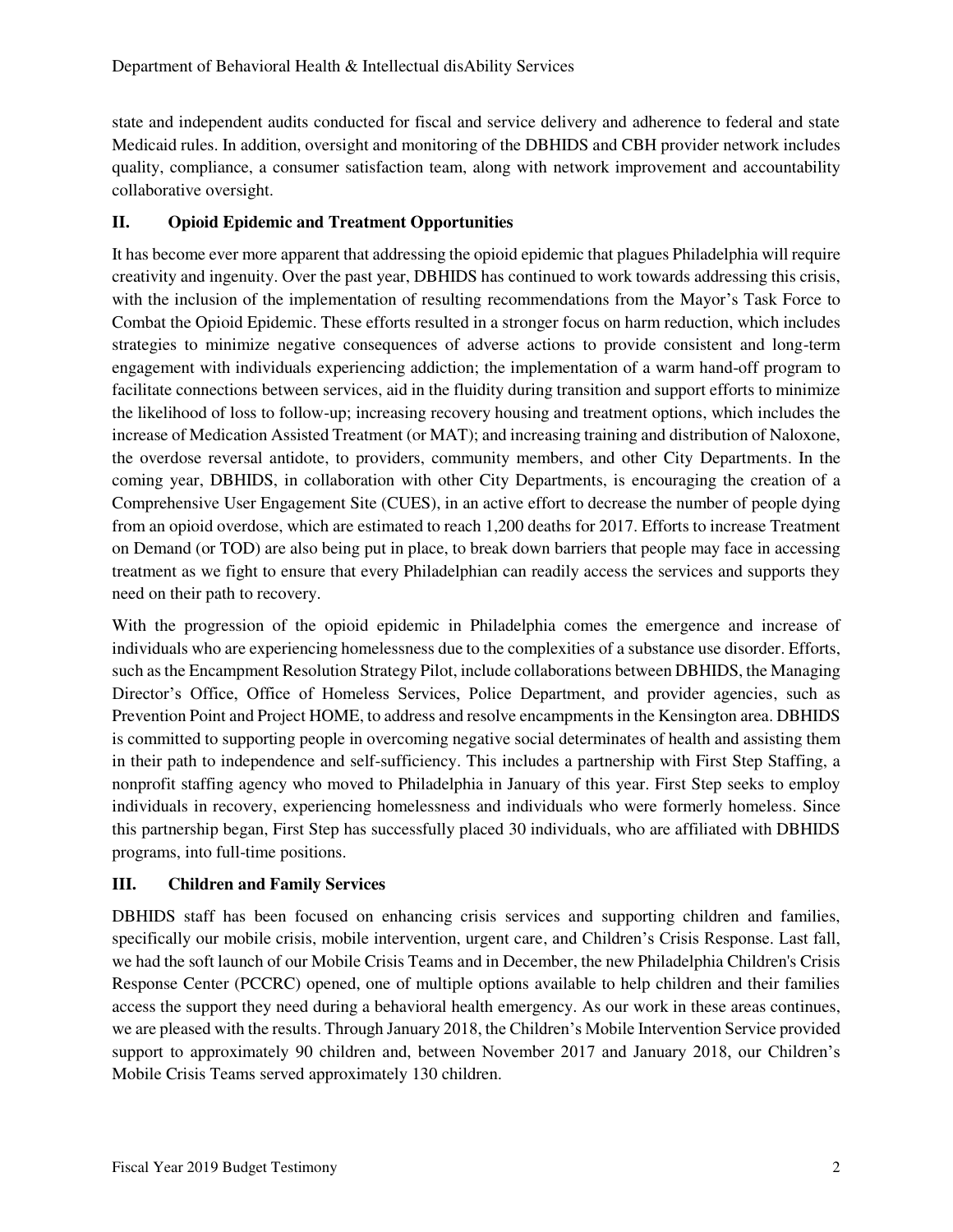We continue to strive to ensure that services and supports provided are family-centered and engage not only the individual seeking services, but their natural and chosen supports as well. That is why, over the course of the next five years, we will continue to incrementally expand community-based services. Within the coming years, our children and family programs will be focused in the community, with the goal of resolving or ameliorating behavioral health episodes or family challenges so that children can remain in their natural settings.

## **IV. Additional Programs**

I would be remiss to not mention the incredible work of Intellectual disAbility Services (or IDS). IDS serves 7,540 children, youth, and adults with intellectual disabilities annually and an additional 7,044 infants and toddlers receive Early Intervention Services each year. The Infant and Toddler Early Intervention program has a significant impact on the developmental trajectory of children from birth to age three. As a result, many of these children enter elementary school without the need for additional supports. Additionally, 551 individuals with an intellectual disability were employed in FY17.

In serving additional unique populations, our Refugee and Immigrant Affairs Unit continues to fight to ensure equitable access to mental health resources for individuals from our refugee and immigrant communities throughout Philadelphia. Our ongoing community-based programs include Network of Neighbors, a program that engages with community members after violent events, and Engaging Males of Color (EMOC), which seeks to engage with, and connect to, young African American men in efforts to increase connection to treatment. Overall, DBHIDS' community-based programs seek to facilitate partnerships within the community and craft strategies that promote holistic wellness through recovery, resilience, and self-determination. Activities include ongoing community events as well as the continued support of community-based mini-grants to ensure that community members have access to the resources they need to make their neighborhoods flourish. Moreover, DBHIDS remains committed to decreasing stigma around mental illness. Our partnership with Mural Arts, which creates community connections and a platform for engagement, connected with 550 community members this past year and served as a vehicle for the promotion of inclusion, personal and community healing, while simultaneously transforming physical environments. These activities create a platform for information dissemination regarding the truth of mental illness, but also creates a space for community members to work together and comingle, which, in turn, helps to destigmatize mental illnesses and addiction by enabling those with behavioral health needs to participate more fully in their communities.

#### **V. Conclusion:**

In closing, we appreciate the ongoing support of Council and the opportunity to highlight behavioral health as well as intellectual disabilities. We look forward to working with Council and other stakeholders to advocate for resources to support our most vulnerable people. As was done in the past, I personally invite any and all council members and their staff to partake in Mental Health First Aid training. My staff and I welcome the opportunity to meet with Council members at your convenience to engage in further discussions regarding content I have presented before you today. At this time, I am happy to respond to questions.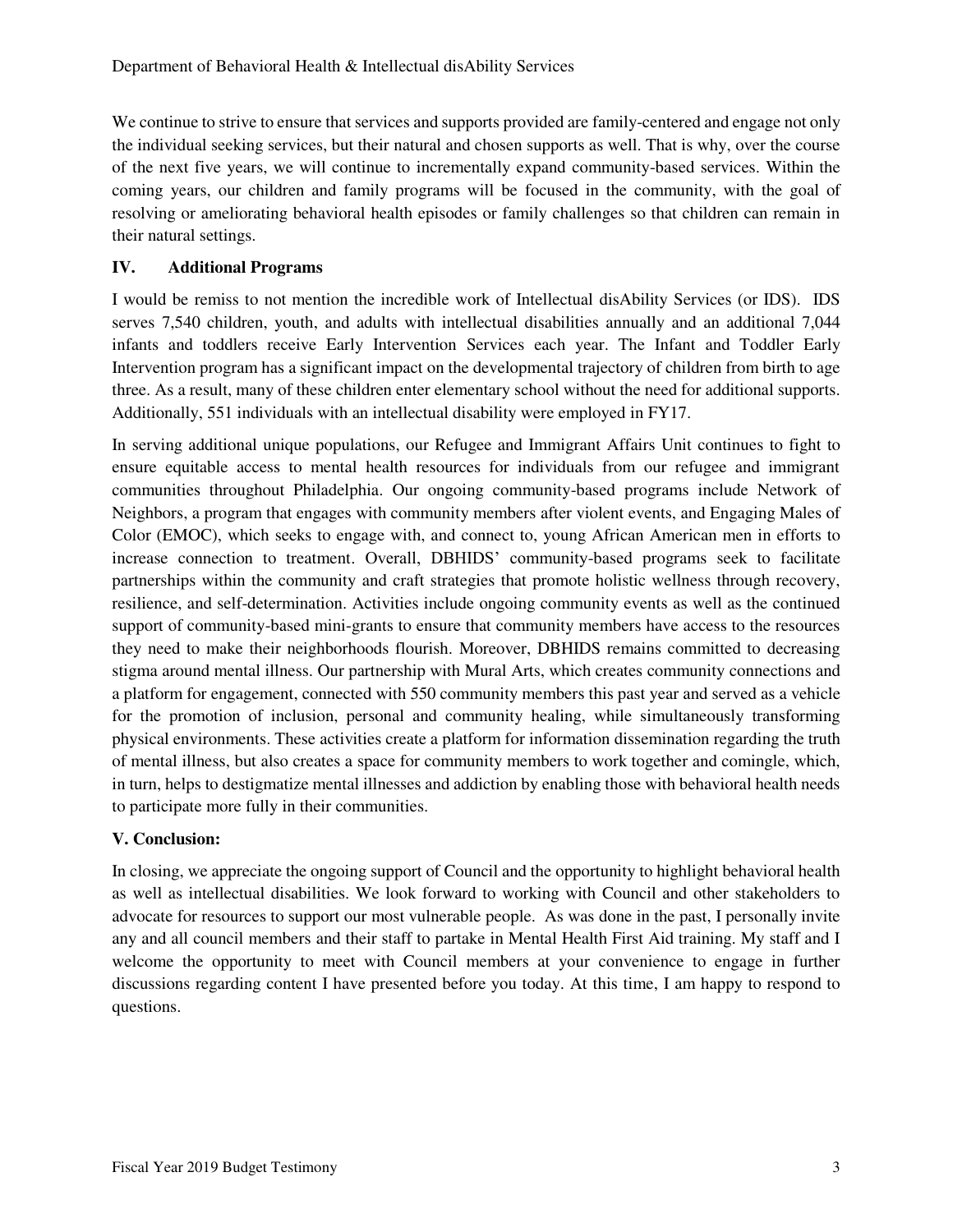| <b>Staff Demographics Summary (as of December 2017)</b> <sup>1</sup> |           |           |           |           |  |  |  |
|----------------------------------------------------------------------|-----------|-----------|-----------|-----------|--|--|--|
|                                                                      | Total     | Minority  | White     | Female    |  |  |  |
| Number of Full-Time Staff                                            | 252       | 199       | 53        | 174       |  |  |  |
| Number of Exempt Staff                                               | 18        |           | 11        |           |  |  |  |
| Number of Executive Staff (deputy)<br>level and above)               | 6         | 3         | 3         | 2         |  |  |  |
| Average Salary, Full-Time Staff                                      | \$65,436  | \$63,710  | \$71,920  | \$65,102  |  |  |  |
| Average Salary, Exempt Staff                                         | \$83,010  | \$96,327  | \$74,536  | \$77,850  |  |  |  |
| Average Salary, Executive Staff                                      | \$126,991 | \$139,676 | \$114,305 | \$124,127 |  |  |  |
| Median Salary, Full-Time Staff                                       | \$65,883  | \$65,883  | \$70,126  | \$65,883  |  |  |  |
| Median Salary, Exempt Staff                                          | \$75,731  | \$111,364 | \$75,000  | \$80,664  |  |  |  |
| Median Salary, Executive Staff                                       | \$124,616 | \$130,000 | \$124,227 | \$124,127 |  |  |  |

# **BUDGET SUMMARY & OTHER BUDGET DRIVERS**

<sup>1</sup>Staff Demographics and Employment Levels tables show All Funds.

| <b>Employment Levels (as of December 2017)</b> <sup>1</sup> |                 |          |  |  |  |  |  |
|-------------------------------------------------------------|-----------------|----------|--|--|--|--|--|
|                                                             | <b>Budgeted</b> | Filled   |  |  |  |  |  |
| Number of Full-Time Positions                               | 273             | 252      |  |  |  |  |  |
| Number of Part-Time Positions                               | 2               | 2        |  |  |  |  |  |
| Number of Exempt Positions                                  | 19              | 18       |  |  |  |  |  |
| Number of Executive Positions (deputy)<br>level and above)  |                 | 6        |  |  |  |  |  |
| Average Salary of All Full-Time<br>Positions                | \$65,433        | \$65,436 |  |  |  |  |  |
| Median Salary of All Full-Time<br>Positions                 | \$66,083        | \$65,883 |  |  |  |  |  |

| <b>General Fund Financial Summary by Class</b> |                |                    |                |                       |                |                  |  |  |  |
|------------------------------------------------|----------------|--------------------|----------------|-----------------------|----------------|------------------|--|--|--|
|                                                | FY17 Original  | FY17 Actual        | FY18 Original  | <b>FY18</b> Estimated | FY19 Proposed  | Difference:      |  |  |  |
|                                                | Appropriations | <b>Obligations</b> | Appropriations | <b>Obligations</b>    | Appropriations | <b>FY19-FY18</b> |  |  |  |
| Class 100 - Employee Compensation              | \$1,010,566    | \$1,006,269        | \$1,093,064    | \$1,074,894           | \$1,076,779    | \$1,885          |  |  |  |
| Class 200 - Purchase of Services               | \$13,125,510   | \$13,125,510       | \$13,125,510   | \$13,125,510          | \$13,125,510   |                  |  |  |  |
|                                                | \$14,136,076   | \$14,131,779       | \$14,218,574   | \$14,200,404          | \$14,202,289   | \$1,885          |  |  |  |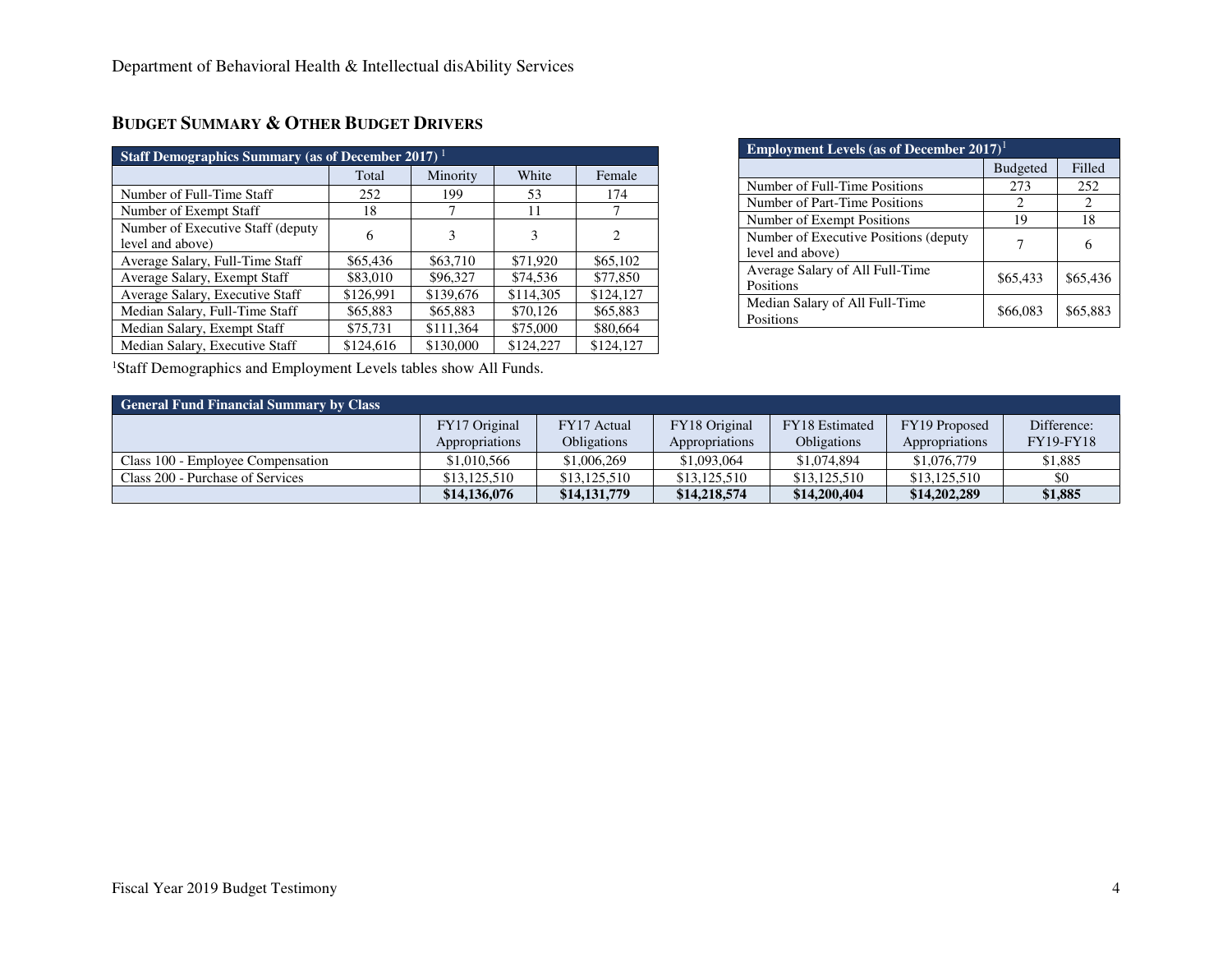| <b>Fund</b> | <b>Class</b>                                         | <b>FY17 Original</b><br><b>Appropriations</b> | <b>FY17 Actual</b><br><b>Obligations</b> | <b>FY18 Original</b><br><b>Appropriations</b> | <b>FY18</b><br><b>Estimated</b><br><b>Obligations</b> | <b>FY19 Proposed</b><br><b>Appropriations</b> | <b>Difference</b><br><b>FY19-FY18</b> |
|-------------|------------------------------------------------------|-----------------------------------------------|------------------------------------------|-----------------------------------------------|-------------------------------------------------------|-----------------------------------------------|---------------------------------------|
|             | Class 100 - Employee Compensation                    | 1,010,566                                     | 1,006,269                                | 1,093,064                                     | 1,074,894                                             | 1,076,779                                     | 1,885                                 |
|             | Class 200 - Purchase of Services                     | 13,125,510                                    | 13,125,510                               | 13,125,510                                    | 13,125,510                                            | 13,125,510                                    | $\mathbf 0$                           |
| General     | Total                                                | 14,136,076                                    | 14,131,779                               | 14,218,574                                    | 14,200,404                                            | 14,202,289                                    | 1,885                                 |
|             | Positions                                            |                                               | 15                                       | 16                                            | 16                                                    | 16                                            | $\mathbf{0}$                          |
|             | Class 100 - Employee Compensation                    | 23,935,379                                    | 23,638,180                               | 24,780,505                                    | 25,528,015                                            | 26,002,793                                    | 474,778                               |
|             | Class 200 - Purchase of Services                     | 1,537,532,673                                 | 1,180,457,819                            | 1,544,269,088                                 | 1,423,111,767                                         | 1,545,607,560                                 | 122,495,793                           |
| Other*      | Classes 300/400 - Materials, Supplies &<br>Equipment | 340,000                                       | 482,791                                  | 285,000                                       | 340,200                                               | 250,000                                       | (90, 200)                             |
|             | Class 800 - Payments to Other Funds                  | 1,679,010                                     | 1,524,846                                | 1,683,081                                     | 168,071                                               | 184,707                                       | 16,636                                |
|             | <b>Total</b>                                         | 1,563,487,062                                 | 1,206,103,636                            | 1,571,017,674                                 | 1,449,148,053                                         | 1,572,045,060                                 | 122,897,007                           |
|             |                                                      |                                               | 216                                      | 243                                           | 243                                                   | 246                                           | 3                                     |
|             | Class 100 - Employee Compensation                    | 24,945,945                                    | 24,644,449                               | 25,873,569                                    | 26,602,909                                            | 27,079,572                                    | 476,663                               |
|             | Class 200 - Purchase of Services                     | 1,550,658,183                                 | 1,193,583,329                            | 1,557,394,598                                 | 1,436,237,277                                         | 1,558,733,070                                 | 122,495,793                           |
| All         | Classes 300/400 - Materials, Supplies &<br>Equipment | 340,000                                       | 482,791                                  | 285,000                                       | 340,200                                               | 250,000                                       | (90, 200)                             |
|             | Class 800 - Payments to Other Funds                  | 1,679,010                                     | 1,524,846                                | 1,683,081                                     | 168,071                                               | 184,707                                       | 16,636                                |
|             | <b>Total</b>                                         | 1,577,623,138                                 | 1,220,235,415                            | 1,585,236,248                                 | 1,463,348,457                                         | 1,586,247,349                                 | 122,898,892                           |
|             | <b>Positions</b>                                     |                                               | 231                                      | 259                                           | 259                                                   | 262                                           | 3                                     |

\* Other Funds includes: County Liquid Fuels Tax Fund, Special Gasoline Tax Fund, HealthChoices Behavioral Health Fund, Hotel Room Rental Tax Fund, Grants Revenue Fund, Community Development Fund, Car Rental Tax Fund, Housing Trust Fund, Water Fund, Water Residual Fund, Aviation Fund, and Acute Care Hospital Assessment Fund.

| Contracts Summary (Professional Services only) <sup>2</sup> |              |              |              |              |              |                              |  |  |
|-------------------------------------------------------------|--------------|--------------|--------------|--------------|--------------|------------------------------|--|--|
|                                                             | <b>FY13</b>  | <b>FY14</b>  | <b>FY15</b>  | <b>FY16</b>  | <b>FY17</b>  | <b>FY18 YTD</b><br>(01 & 02) |  |  |
| Total amount of contracts                                   | \$11,247,368 | \$11,095,368 | \$11,667,684 | \$14,554,002 | \$14,480,005 | \$15,665,706                 |  |  |
| Total amount to M/W/DSBE                                    | \$1,609,768  | \$1,669,768  | \$1,547,173  | \$1,854,005  | \$1,854,005  | \$2,113,690                  |  |  |
| <b>Participation Rate</b>                                   | 14%          | 15%          | 13%          | 13%          | 13%          | 13%                          |  |  |

 $^2$  In FY18, DBHIDS has \$15,965,706 in contracts with for-profit providers. Of that total, \$13,082,016 is with Intellectual disAbility Services/Early Intervention providers for entitlement programs. DBHIDS is required by Commonwealth to contract with these IDS/EI providers. Of the remaining \$2,883,690 in for-profit contracts which DBHIDS can control, \$2,413,690, or 84 percent, is with M/W/DBE providers.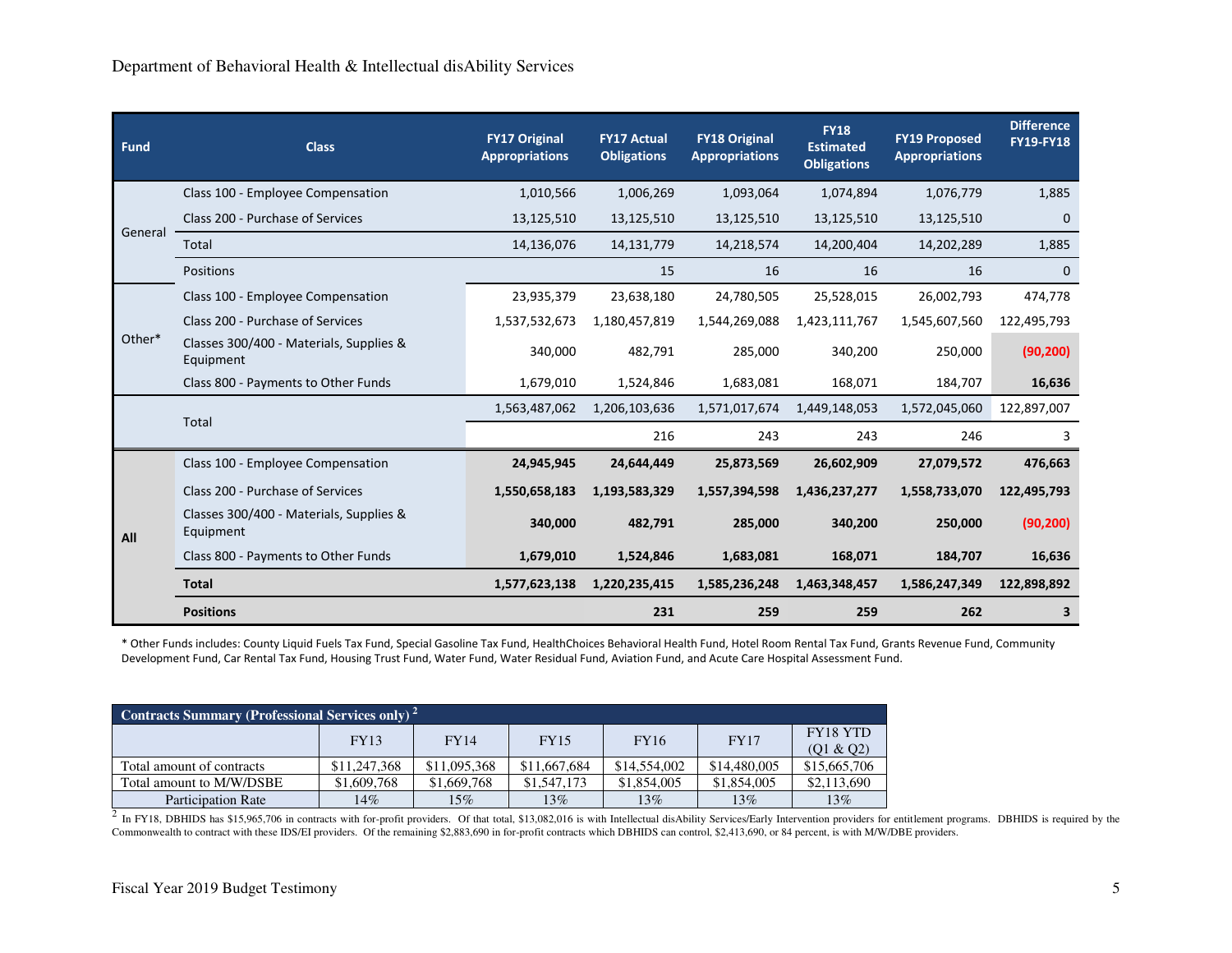Department of Behavioral Health & Intellectual disAbility Services

| <b>Total M/W/DSBE Contract Participation Goal (Public Works;</b><br>Services, Supplies & Equipment; and Professional Services<br>combined) |             |             |             |  |  |  |  |
|--------------------------------------------------------------------------------------------------------------------------------------------|-------------|-------------|-------------|--|--|--|--|
|                                                                                                                                            | <b>FY17</b> | <b>FY18</b> | <b>FY19</b> |  |  |  |  |
| M/W/DSBE Contract Participation Goal<br>10%<br>13%<br>10%                                                                                  |             |             |             |  |  |  |  |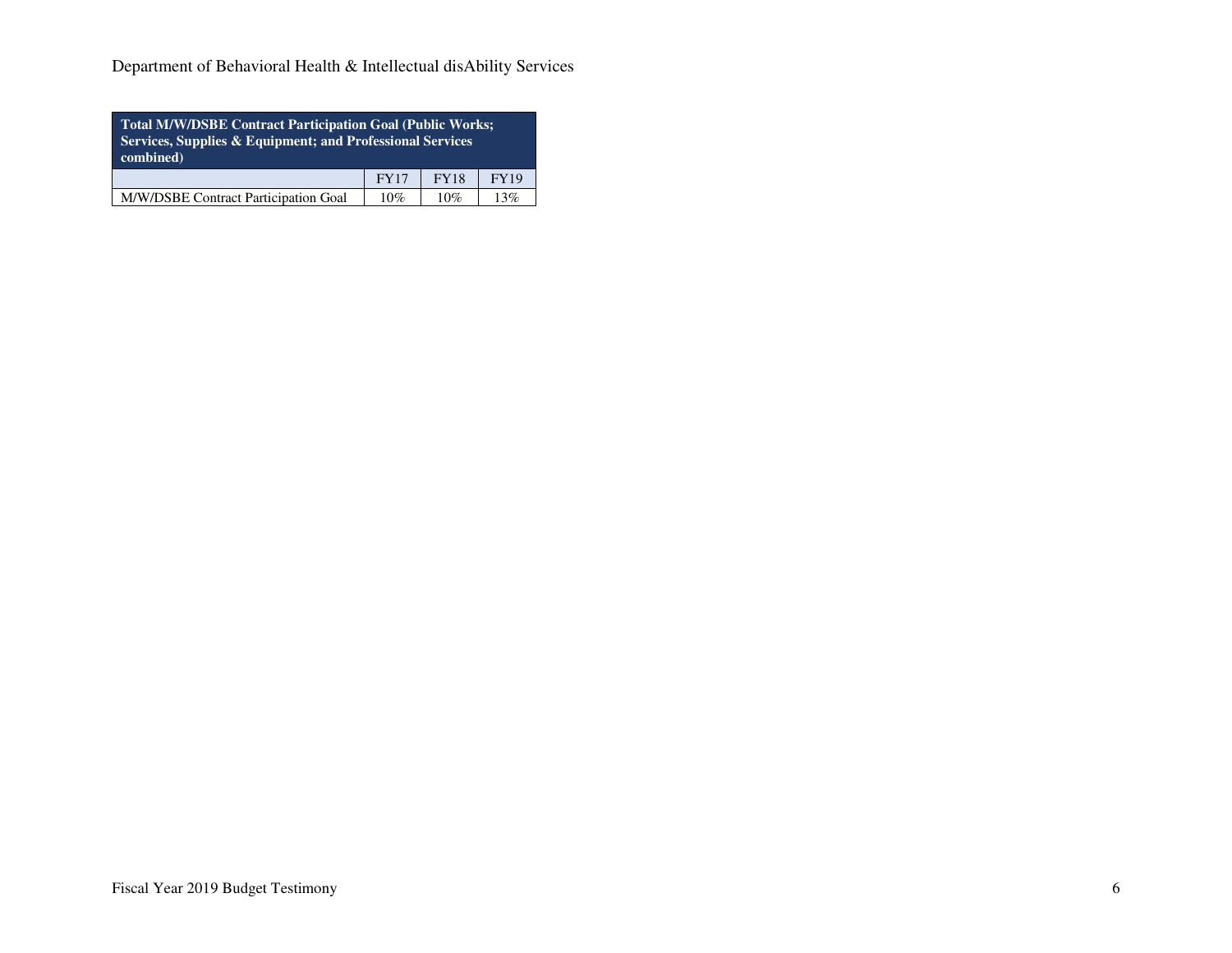## **PROPOSED BUDGET OVERVIEW**

## **Proposed Funding Request**:

The proposed Fiscal Year 2019 operating budget totals \$1,586,247,349, an increase of \$122,898,892 over Fiscal Year 2018 estimated obligation levels. This increase is primarily in the HealthChoices Behavioral Health Fund and is attributed to increased enrollment and possible rate adjustments from the State.

The FY19 operating budget request of \$1,586,247,349 includes \$14,202,289 in the General Fund, \$272,045,060 in the Grants Revenue Fund, and \$1,300,000,000 in the HealthChoices Behavioral Health Fund.

The proposed budget (all funds) includes:

- \$27,079,572 in Class 100, an increase of \$476,663 over FY18. This funding will support contractual raises and an increase of 4 positions over budgeted FY18 positions.
- \$1,558,733,070 in Class 200, an increase of \$122,495,793 over FY18. This increase is attributed primarily to expanded enrollment in the HealthChoices program and potential rate adjustments from the State.
- \$177,500 in Class 300, a decrease of \$28,750 from FY18 expected to be achieved through better management of purchase orders for supplies.
- \$72,500 in Class 400, a \$61,450 decrease from FY18, primarily attributable to a nonrecurring purchase of ankle monitors and breathalyzers through the Grants Revenue Fund.
- \$184,707 in Class 800, an increase of \$16,636 in charges to the HealthChoices Fund. This increase is primarily attributable to an increase in overhead costs charged to the HealthChoices Fund.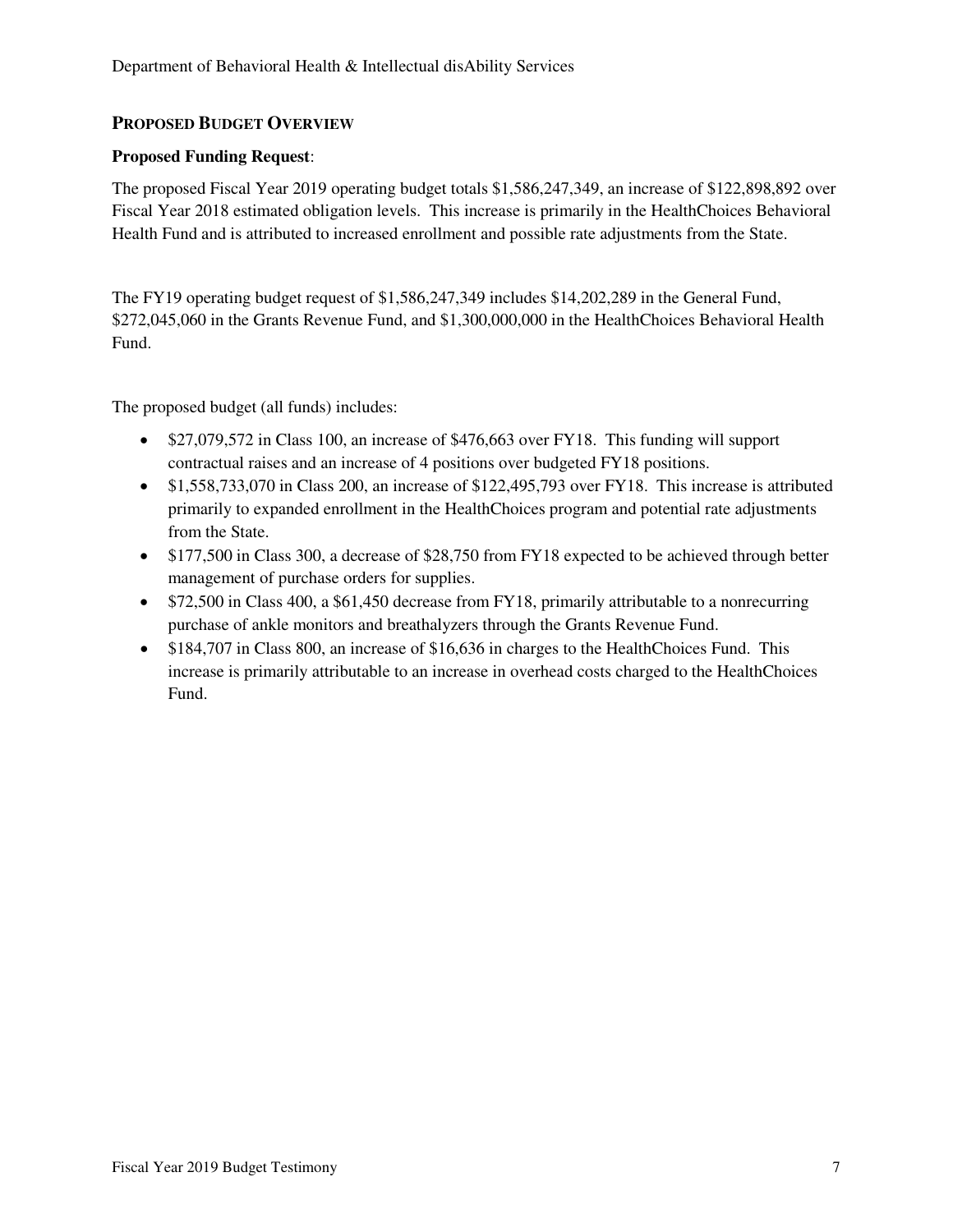# **STAFFING LEVELS**

The department is requesting 277 budgeted positions for FY19, an increase of 4 positions over FY18 budgeted positions.

The four additional employees will bolster staffing in the information technology, program, and fiscal divisions

#### **NEW HIRES**

| New Hires (from 7/1/2017 to December 2017) |                                     |       |  |  |  |  |
|--------------------------------------------|-------------------------------------|-------|--|--|--|--|
|                                            | <b>Total Number</b><br>of New Hires | Khmer |  |  |  |  |
| Black or<br>African<br>American            |                                     |       |  |  |  |  |
| Asian                                      |                                     |       |  |  |  |  |
| White                                      |                                     |       |  |  |  |  |
| Total                                      |                                     |       |  |  |  |  |

Since December 2017, the department has hired one employee who identifies as white.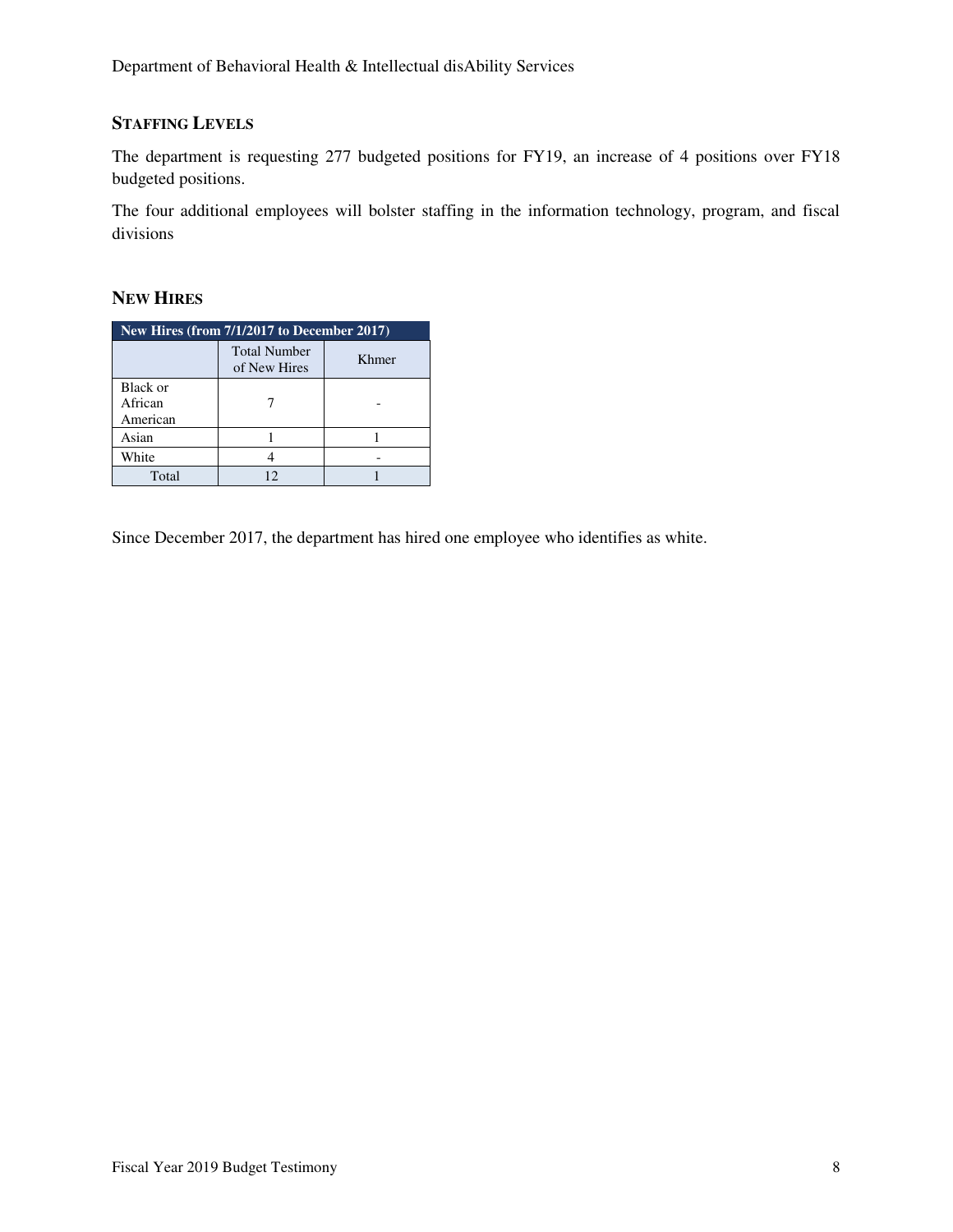## **PERFORMANCE, CHALLENGES, AND INITIATIVES**

| <b>FY19 Performance Measures</b>                                                   |             |                 |             |             |
|------------------------------------------------------------------------------------|-------------|-----------------|-------------|-------------|
|                                                                                    | <b>FY17</b> | <b>FY18 YTD</b> | <b>FY18</b> | <b>FY19</b> |
| Measure                                                                            | Actual      | $(Q1 + Q2)$     | Target      | Target      |
| Unduplicated persons served in outpatient treatment <sup>1</sup>                   | 82,496      | 60,849          | 85,000      | 85,000      |
| Number of admissions to out-of-state residential treatment facilities <sup>2</sup> | 9           |                 | 17          | 17          |
| Number of admissions to residential treatment facilities <sup>2</sup>              | 559         | 259             | 650         | 650         |
| Percent of follow-up within 30 days of discharge from an inpatient                 |             |                 |             |             |
| psychiatric facility (discharges to ambulatory, non-bed-based care)                | 53.3%       | 49.4%           | $60.0\%$    | 60.0%       |
| (adults) <sup>3</sup>                                                              |             |                 |             |             |
| Percent of readmission within 30 days to inpatient psychiatric                     | 13.8%       | $12.9\%$        | 12.5%       | 12.5%       |
| facility (Substance Abuse and non-Substance Abuse) (adults) <sup>4</sup>           |             |                 |             |             |
| Percent of follow-up within 30 days of discharge from an inpatient                 |             |                 |             |             |
| psychiatric facility (discharges to ambulatory, non-bed-based care)                | 80.6%       | 78.4%           | $90.0\%$    | $90.0\%$    |
| (children) <sup>3</sup>                                                            |             |                 |             |             |
| Percent of readmission within 30 days to inpatient psychiatric                     | 8.6%        | 8.2%            | $10.0\%$    | $10.0\%$    |
| facility (Substance Abuse and non-Substance Abuse) (children)                      |             |                 |             |             |
| Number of Philadelphians trained in Mental Health First Aid                        | 6,424       | 3,700           | 7.502       | 7,700       |

 $I<sup>I</sup>$  This is a cumulative measure with the highest number of unique clients reported in the first quarter.

<sup>2</sup> Clients are unduplicated within the quarter, and the goal is to be below the target. The year-to-date total may contain duplicated clients if they *were served in multiple quarters. DBHIDS's goal is to treat all of the children needing services within the state and not have to look to out-ofstate alternatives, so the goal is to keep this number low.*

*3 This measure includes discharges to ambulatory, non-bed based care. This mirrors the child measure below. Root cause analysis has determined that there are contributing factors that are being addressed to increase follow-up. As part of Community Behavioral Health's ongoing effort to improve follow-up and reduce readmission after inpatient hospitalization, DBHIDS is currently streamlining the discharge review process. This includes evaluating the current process, creating a workflow that ensures member services can provide timely follow-up, and establishing routine tracking mechanisms to monitor the flow of information.* 

*<sup>4</sup> DBHIDS continues to see a reduction in the percent of readmissions among this population.*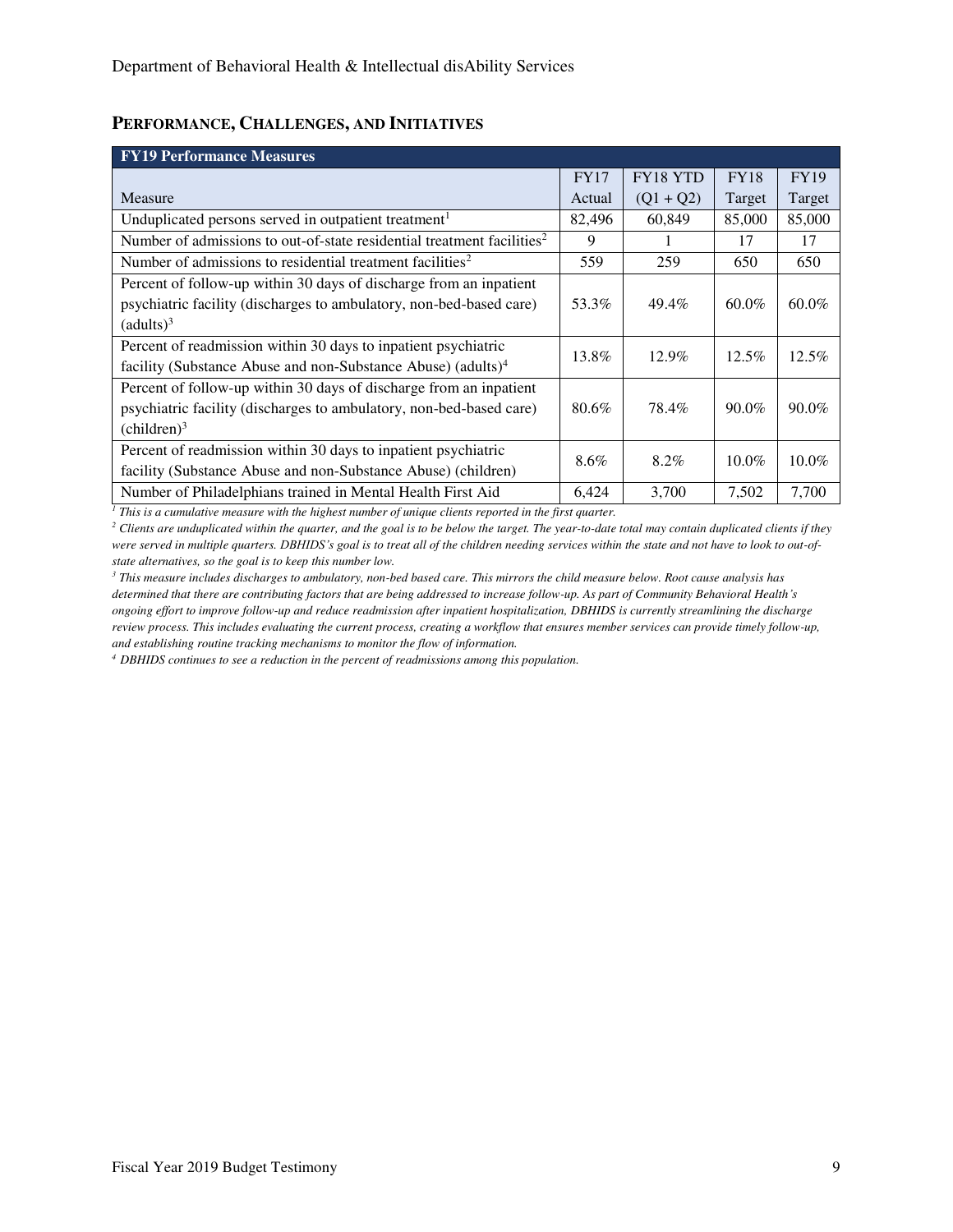## **OTHER BUDGETARY IMPACTS**

#### **Federal and State (Where Applicable)**

#### HealthChoices Rates:

Each year, CBH receives a rate from the state which accounts for the amount of money that is expected to be spent on each member for approved services. The revenue that is received enables CBH to fund a network that provides essential medically-necessary interventions such as case management, mobile psychiatric rehabilitation, peer supports, a wide range of treatment options, and much more. However, it should be noted that, while CBH does provide a wide continuum of options, there are strict limitations placed by the federal government as to what services can and cannot be funded. As it currently stands, the Calendar Year 2018 HealthChoices rates received from the state of Pennsylvania were lower than the projected medical operational costs for the year. This is largely due to the fact that the cost of criminal justice-related services was not included in the appropriated rate and the funds allocated to serve CBH members for substance use related services was reduced. This limits the breadth of the services that can be provided and hinders our ability to support crucial city priorities.

#### Affordable Care Act:

82% (\$1.3 billion) of DBHIDS' budget is allocated via HealthChoices, Pennsylvania's Medicaid appropriation system, which is overseen by CBH who provides services to the 650,000 Philadelphians on Medicaid. Due to the Affordable Care Act (ACA) Expansion, 220,000 adults (1 out of every 6 Philadelphian adults) gained new coverage. If the provisions afforded under the ACA were to be altered, diminished, or eliminated entirely, it would greatly affect the scope of services provided and the number of people we can serve.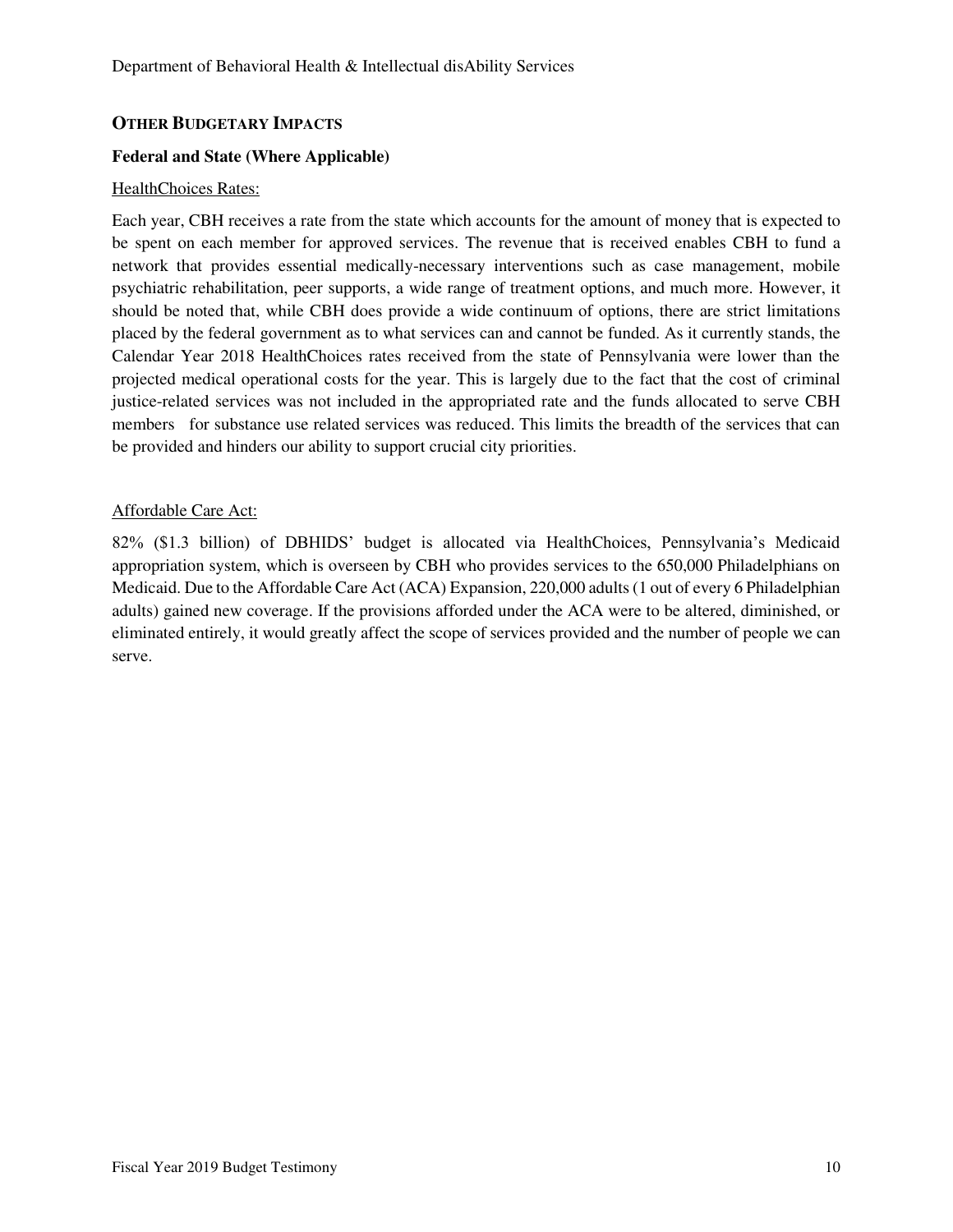# **CONTRACTING EXPERIENCE**

| M/W/DSBE Participation on Large Professional Services Contracts |                            |                                            |                                    |                            |                                 |                                                      |                                                            |                                                      |                                                                |                                                                                                                                 |                                                            |
|-----------------------------------------------------------------|----------------------------|--------------------------------------------|------------------------------------|----------------------------|---------------------------------|------------------------------------------------------|------------------------------------------------------------|------------------------------------------------------|----------------------------------------------------------------|---------------------------------------------------------------------------------------------------------------------------------|------------------------------------------------------------|
| Top Five Largest Contracts, FY18 (For-Profit) <sup>3</sup>      |                            |                                            |                                    |                            |                                 |                                                      |                                                            |                                                      |                                                                |                                                                                                                                 |                                                            |
| Vendor<br>Name                                                  | Service<br>Provided        | Dollar<br>Amount<br>$\sigma$ f<br>Contract | <b>RFP</b><br><b>Issue</b><br>Date | Contrac<br>t Start<br>Date | Ranges in RFP                   | $%$ of<br>M/W/DSB<br>E<br>Participatio<br>n Achieved | \$ Value of<br>M/W/DSB<br>E<br>Participatio<br>$\mathbf n$ | Total %<br>Participatio<br>$n - All$<br><b>DSBEs</b> | Total \$<br>Value<br>Participatio<br>$n - All$<br><b>DSBEs</b> | Local<br><b>Busines</b><br>S<br>(principa)<br>1 place of<br>business<br>located<br>within<br>City<br>limits)<br> yes <br>$no$ ] | Waiver for<br>Living<br>Wage<br>Compliance<br>[yes $/$ no] |
|                                                                 |                            |                                            |                                    |                            | <b>MBE: Best Efforts</b>        | $0\%$                                                | \$0                                                        |                                                      |                                                                |                                                                                                                                 |                                                            |
| Goldstar                                                        | Early                      |                                            |                                    |                            | WBE: Best Efforts               | $0\%$                                                | \$0                                                        |                                                      |                                                                |                                                                                                                                 |                                                            |
| Rehabilitatio<br>$\mathbf n$                                    | Interventio<br>$\mathbf n$ | \$1,890,00<br>$\theta$                     | 6/1/201<br>6                       | 7/1/201<br>$\tau$          | <b>DSBE: Best</b><br>Efforts    | $0\%$                                                | \$0                                                        | $0\%$                                                | \$0                                                            | N <sub>o</sub>                                                                                                                  | No                                                         |
|                                                                 |                            |                                            |                                    |                            | <b>MBE: Best Efforts</b>        | $0\%$                                                | \$0                                                        |                                                      |                                                                |                                                                                                                                 |                                                            |
|                                                                 | Early                      |                                            |                                    |                            | WBE: Best Efforts               | $0\%$                                                | \$0                                                        |                                                      |                                                                |                                                                                                                                 |                                                            |
| Kids &                                                          | Interventio                | \$1,707,00                                 | 6/1/201                            | 7/1/201                    | DSBE: Best                      |                                                      |                                                            |                                                      |                                                                |                                                                                                                                 |                                                            |
| Family                                                          | n                          | $\theta$                                   | 6                                  | 7                          | Efforts                         | $0\%$                                                | \$0                                                        | $0\%$                                                | \$0                                                            | N <sub>o</sub>                                                                                                                  | No                                                         |
|                                                                 |                            |                                            |                                    |                            | MBE: Best Efforts               | $0\%$                                                | \$0                                                        |                                                      |                                                                |                                                                                                                                 |                                                            |
|                                                                 | Early                      |                                            |                                    |                            | WBE: Best Efforts<br>DSBE: Best | $0\%$                                                | \$0                                                        |                                                      |                                                                |                                                                                                                                 |                                                            |
| JayCare,<br><b>LLC</b>                                          | Interventio<br>n           | \$1,565,00<br>$\theta$                     | 6/1/201<br>6                       | 7/1/201<br>$\tau$          | Efforts                         | $0\%$                                                | \$0                                                        | $0\%$                                                | \$0                                                            | N <sub>o</sub>                                                                                                                  | N <sub>o</sub>                                             |
|                                                                 |                            |                                            |                                    |                            | <b>MBE: Best Efforts</b>        | $0\%$                                                | \$0                                                        |                                                      |                                                                |                                                                                                                                 |                                                            |
| Kutest Kids                                                     | Early                      |                                            |                                    |                            | WBE: Best Efforts               | $0\%$                                                | \$0                                                        |                                                      |                                                                |                                                                                                                                 |                                                            |
| Early                                                           | Interventio                | \$1,433,00                                 | 6/1/201                            | 7/1/201                    | DSBE: Best                      |                                                      |                                                            |                                                      |                                                                |                                                                                                                                 |                                                            |
| Intervention                                                    | $\mathbf n$                | $\theta$                                   | 6                                  | 7                          | Efforts                         | $0\%$                                                | \$0                                                        | $0\%$                                                | \$0                                                            | N <sub>o</sub>                                                                                                                  | No                                                         |
| Resilient                                                       |                            |                                            |                                    |                            | MBE: Best Efforts               | $0\%$                                                | \$0                                                        |                                                      |                                                                |                                                                                                                                 |                                                            |
| <b>Business</b>                                                 | IT                         |                                            |                                    |                            | WBE: Best Efforts               | 100%                                                 | \$1,150,000                                                |                                                      |                                                                |                                                                                                                                 |                                                            |
| Solutions,                                                      | Consultant                 |                                            | 6/1/201                            | 7/1/201                    | <b>DSBE: Best</b>               |                                                      |                                                            |                                                      |                                                                |                                                                                                                                 |                                                            |
| <b>LLC</b>                                                      | Services                   | \$850,000                                  | 6                                  | 7                          | Efforts                         | $0\%$                                                | \$0                                                        | 100%                                                 | \$1,150,000                                                    | No                                                                                                                              | No                                                         |

<sup>3</sup> The first four contracts represented in this list are Early Intervention providers that are required by the state as they are an entitlement service.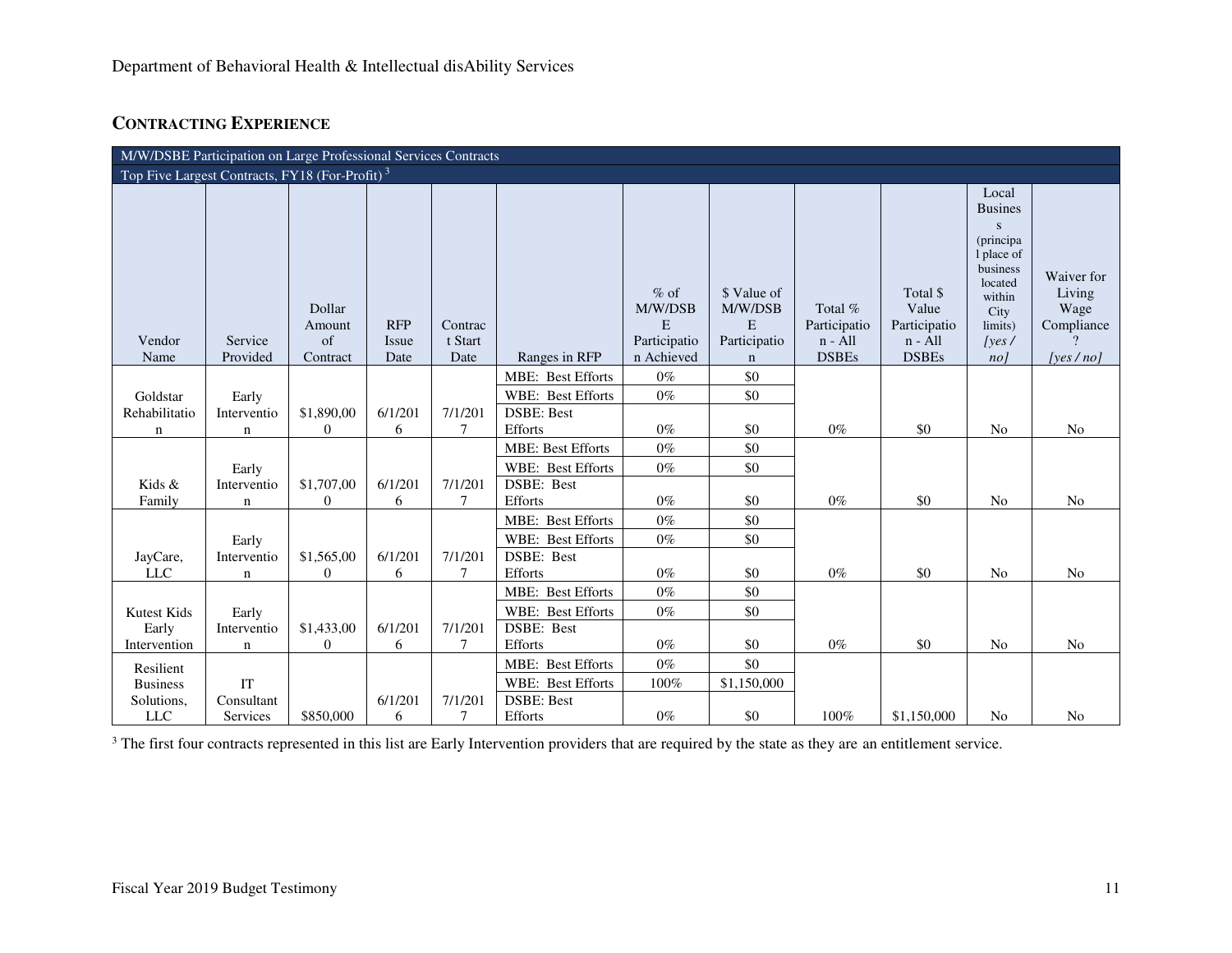| <b>Non-Profit Vendor Demographics</b>     |            |          |
|-------------------------------------------|------------|----------|
| <b>Resources for Human</b><br>Development | Minority % | Female % |
| Workforce                                 | 77%        | 75%      |
| Executive                                 | 25%        | $33\%$   |
| Board                                     | 29%        | 19%      |
| NHS Phila/Woodhaven/Parkside              | Minority % | Female % |
| Workforce                                 | 82%        | 64%      |
| Executive                                 | $0\%$      | 67%      |
| Board                                     | 26%        | 50%      |
| Public Health Management Corp.            | Minority % | Female % |
| Workforce                                 | 68%        | 77%      |
| Executive                                 | 51%        | 76%      |
| Board                                     | 50%        | 35%      |
| <b>Horizon House</b>                      | Minority % | Female % |
| Workforce                                 | 82%        | 68%      |
| Executive                                 | 44%        | 44%      |
| Board                                     | 13%        | 27%      |
| Woods Services, Inc.                      | Minority % | Female % |
| Workforce                                 | 69%        | 63%      |
| Executive                                 | $0\%$      | 45%      |
| Board                                     | 13%        | 40%      |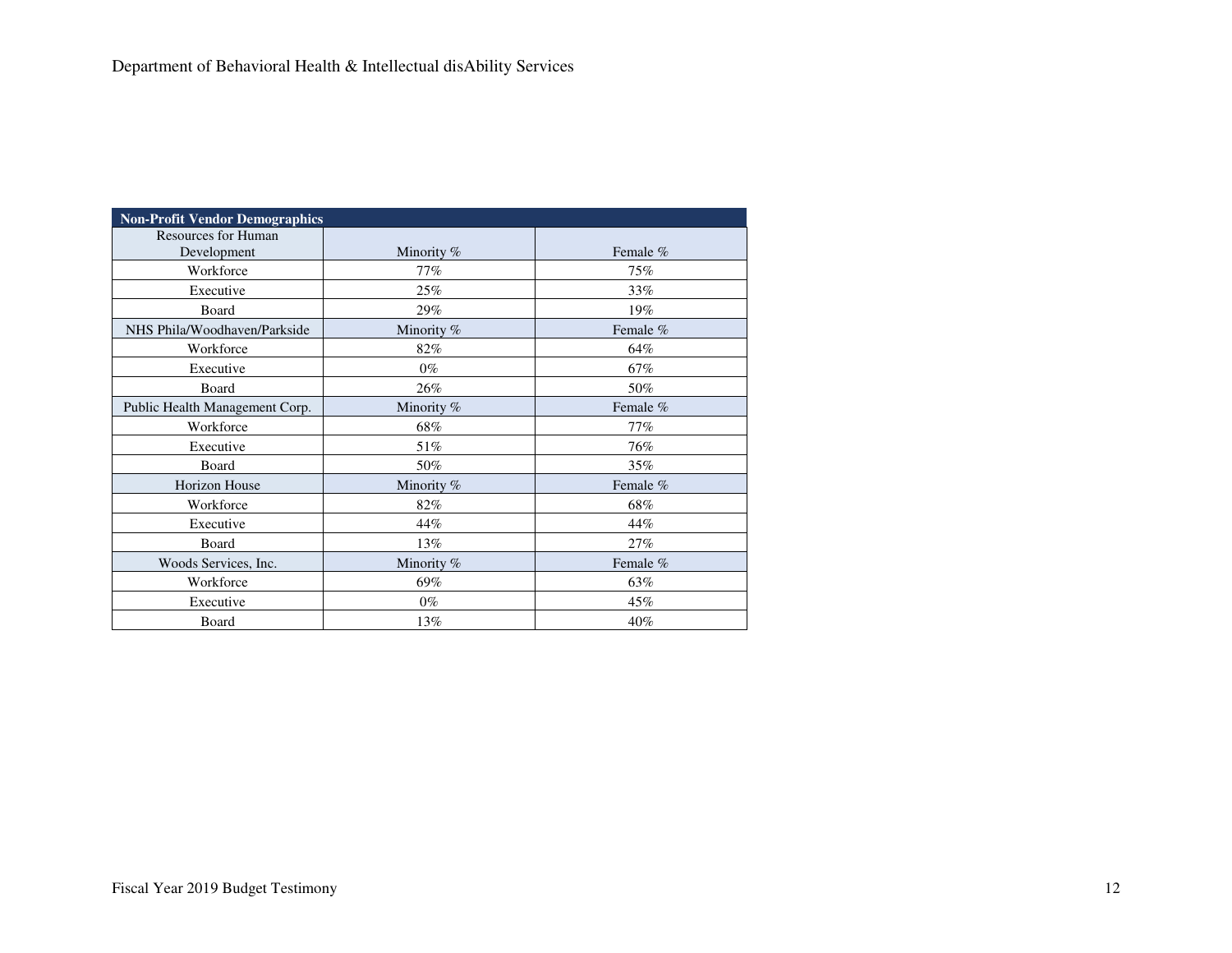# **EMPLOYEE DATA**

|                      | <b>Staff Demographics (as of December 2017)</b> |                |                        |                  |           |  |  |  |  |
|----------------------|-------------------------------------------------|----------------|------------------------|------------------|-----------|--|--|--|--|
|                      | <b>Full-Time Staff</b>                          |                | <b>Executive Staff</b> |                  |           |  |  |  |  |
|                      | Male                                            | Female         |                        | Male             | Female    |  |  |  |  |
|                      | African-                                        | African-       |                        | African-         | African-  |  |  |  |  |
|                      | American                                        | American       |                        | American         | American  |  |  |  |  |
| Total                | 44                                              | 137            | Total                  | $\overline{2}$   | 1         |  |  |  |  |
| % of Total           | 17%                                             | 54%            | % of Total             | 33%              | 17%       |  |  |  |  |
| Average Salary       | \$64,391                                        | \$64,393       | Average Salary         | \$147,500        | \$124,027 |  |  |  |  |
| Median Salary        | \$65,783                                        | \$65,883       | Median Salary          | \$147,500        | \$124,027 |  |  |  |  |
|                      | White                                           | White          |                        | White            | White     |  |  |  |  |
| Total                | 28                                              | 25             | Total                  | $\overline{2}$   | 1         |  |  |  |  |
| % of Total           | 11%                                             | 10%            | % of Total             | 33%              | 17%       |  |  |  |  |
| Average Salary       | \$70,975                                        | \$72,977       | Average Salary         | \$109,345        | \$124,227 |  |  |  |  |
| Median Salary        | \$68,405                                        | \$70,526       | Median Salary          | \$109,345        | \$124,227 |  |  |  |  |
|                      | Hispanic                                        | Hispanic       |                        | Hispanic         | Hispanic  |  |  |  |  |
| Total                | 3                                               | 7              | Total                  | $\Omega$         | $\Omega$  |  |  |  |  |
| % of Total           | $1\%$                                           | 3%             | % of Total             | $0\%$            | $0\%$     |  |  |  |  |
| Average Salary       | \$59,176                                        | \$53,269       | Average Salary         | N/A              | N/A       |  |  |  |  |
| <b>Median Salary</b> | \$66,283                                        | \$57,829       | Median Salary          | N/A              | N/A       |  |  |  |  |
|                      | Asian                                           | Asian          |                        | Asian            | Asian     |  |  |  |  |
| Total                | 3                                               | $\overline{4}$ | Total                  | $\theta$         | $\theta$  |  |  |  |  |
| % of Total           | $1\%$                                           | $2\%$          | % of Total             | $0\%$            | $0\%$     |  |  |  |  |
| Average Salary       | \$54,736                                        | \$67,372       | Average Salary         | N/A              | N/A       |  |  |  |  |
| <b>Median Salary</b> | \$58,431                                        | \$69,334       | <b>Median Salary</b>   | N/A              | N/A       |  |  |  |  |
|                      | Other                                           | Other          |                        | Other            | Other     |  |  |  |  |
| Total                | $\Omega$                                        | 1              | Total                  | $\Omega$         | $\theta$  |  |  |  |  |
| % of Total           | $0\%$                                           | $0\%$          | % of Total             | $0\%$            | $0\%$     |  |  |  |  |
| Average Salary       | N/A                                             | \$39,129       | Average Salary         | N/A              | N/A       |  |  |  |  |
| <b>Median Salary</b> | N/A                                             | \$39,129       | Median Salary          | N/A              | N/A       |  |  |  |  |
|                      | Bilingual                                       | Bilingual      |                        | <b>Bilingual</b> | Bilingual |  |  |  |  |
| Total                | 6                                               | 5              | Total                  | $\theta$         | $\theta$  |  |  |  |  |
| % of Total           | $2\%$                                           | 2%             | % of Total             | $0\%$            | $0\%$     |  |  |  |  |
| Average Salary       | \$55,376                                        | \$57,778       | Average Salary         | N/A              | N/A       |  |  |  |  |
| <b>Median Salary</b> | \$58,130                                        | \$57,829       | Median Salary          | $\rm N/A$        | N/A       |  |  |  |  |
|                      | Male                                            | Female         |                        | Male             | Female    |  |  |  |  |
| Total                | 78                                              | 174            | Total                  | 4                | 2         |  |  |  |  |
| % of Total           | 31%                                             | 69%            | % of Total             | 67%              | 33%       |  |  |  |  |
| Average Salary       | \$66,182                                        | \$65,102       | Average Salary         | \$128,422        | \$124,127 |  |  |  |  |
| Median Salary        | \$66,083                                        | \$65,883       | Median Salary          | \$127,503        | \$124,127 |  |  |  |  |